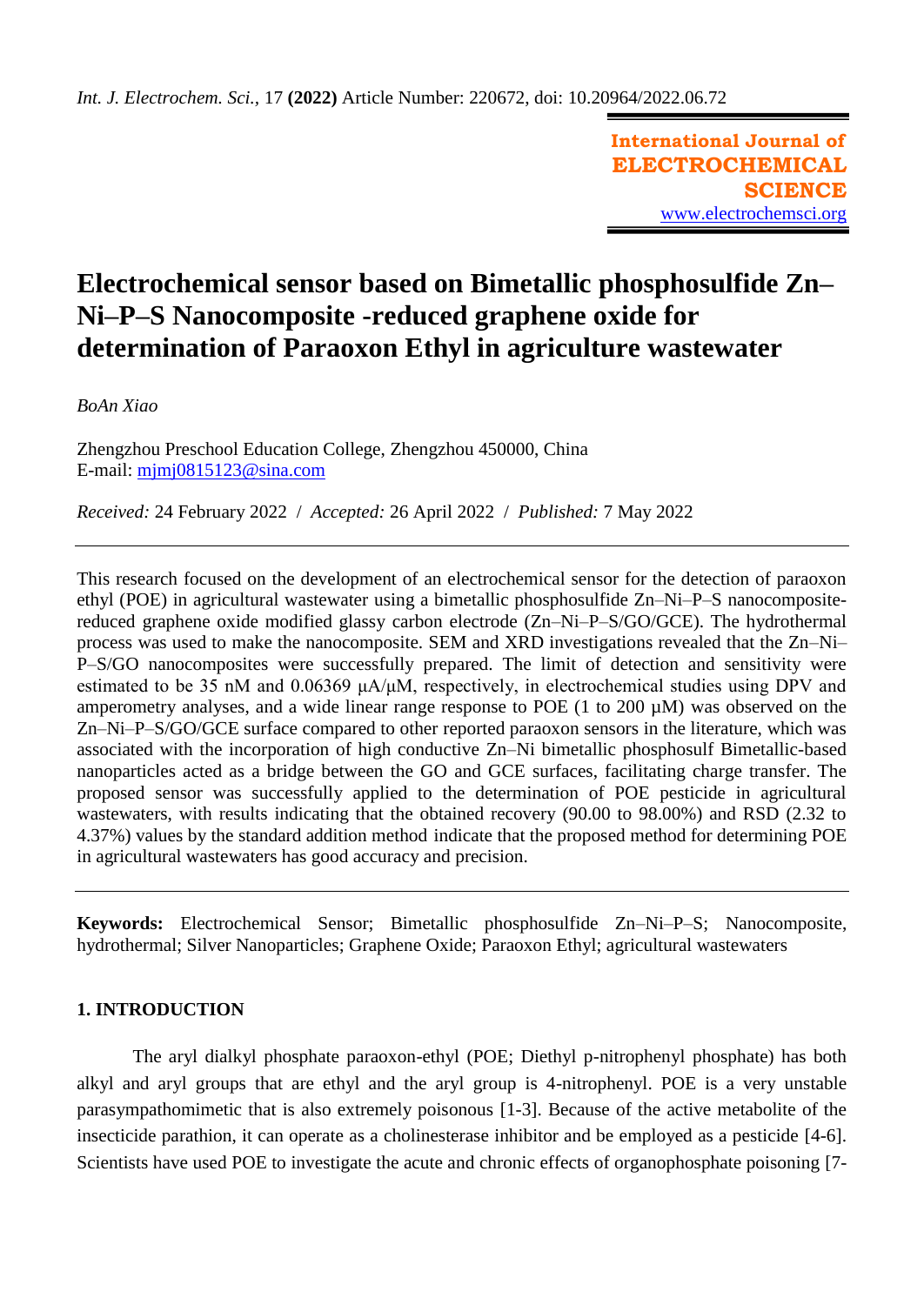[9\]](#page-8-2). According to reports, it is easily absorbed via the skin, and POE exposure produces an increase in cholinergic activity and glutamate release, which can result in seizures, excitotoxicity, and brain damage [\[10-12\]](#page-8-3). Thus, detection of POE is very important and many studies have been conducted on the design and optimization of the Paraoxon sensor [\[13-15\]](#page-8-4) using chemiluminescent flow sensors [\[16,](#page-8-5) [17\]](#page-8-6), flow-injection [\[18\]](#page-8-7) fluorometry [\[19\]](#page-9-0), and electrochemical techniques [\[14,](#page-8-8) [20,](#page-9-1) [21\]](#page-9-2). Among these methods, electrochemical techniques have been shown to have fast, low-cost, and sensitive performance, and the ability to modify the electrode surface in electrochemical methods can improve the efficiency and sensing characteristics of POE sensors [\[22-24\]](#page-9-3). However, finding the appropriate composition to improve the detection limit and liner range of the sensor is an important factor for application in fruits, vegetables, environmental and wastewaters samples. Therefore, this study was conducted on the synthesis of Zn–Ni–P–S and Zn–Ni–P–S/GO nanocomposites modified by GCE for the detection of POE in agricultural wastewaters.

#### **2. EXPERIMENTAL**

#### *2.1. Preparation of Zn–Ni–P–S/GO nanocomposite modified electrode*

The hydrothermal method was used to create the bimetallic phosphosulfide Zn–Ni–P–S nanocomposite [\[25\]](#page-9-4): 0.6 mM  $Zn(NO<sub>3</sub>)<sub>2</sub>•6H<sub>2</sub>O$  (99%, Sigma-Aldrich), 1.2 mM of Ni $(NO<sub>3</sub>)<sub>2</sub>•6H<sub>2</sub>O$ (99%, Merck, Germany), 0.6 mM of NH<sub>4</sub>F ( $\geq$ 98.0%, Sigma-Aldrich) and 17 mM of (NH<sub>2</sub>)<sub>2</sub>CO (99%, Sigma-Aldrich) solutions were ultrasonically mixed in 50 mL of deionized water for 20 minutes. Then, for one hour at room temperature, a piece of cleaned Ni foam (1 cm2, Sigma-Aldrich) supported precursor was immersed in the combined solution. The resulting mixture was then transferred to a Teflonlined stainless steel autoclave with a capacity of 100mL and sealed. For five hours, the autoclave was kept at 125°C. The Ni foam with loaded products was washed and dried at 40 °C for 10 hours before being placed in the center of a tube furnace, with  $NaH_2PO_2\bullet H_2O$  (99.0%, Sigma-Aldrich) and thiourea (99.0%, Sigma-Aldrich) with a mass ratio of 2:1:4 placed on the adjacent side 3 cm upstream from the Zn-Ni-Precursor. Afterward, the reaction was carried out using an Ar atmosphere at a flow rate of 60 sccm at 400 °C for 120 minutes. After cooling, Zn–Ni–P–S nanocomposite was obtained. For synthesis of the Zn–Ni–P–S/GO Nanocomposite, 400 mg of Zn–Ni–P–S powder was ultrasonically mixed with 15 ml of 6 g/l GO suspension (99%, Luoyang Tongrun Info Technology Co., Ltd., China). Thereupon, the obtained suspension was transferred into the 100 ml Teflon-lined stainless steel autoclave at 250°C for 8 hours. After hydrothermal reactions, the resultant precipitates were washed several times with deionized water and ethanol, and 5 mL of the obtained Zn–Ni–P– S/GO nanocomposite was dropped on the GCE surface, and dried in the oven at 85 °C for 8 hours.

#### *2.2. Preparation actual sample*

The agricultural wastewater used in this study was taken from the Wangyang River in Hebei Province, North China, to prepare the real sample. The wastewater was used without any filtration and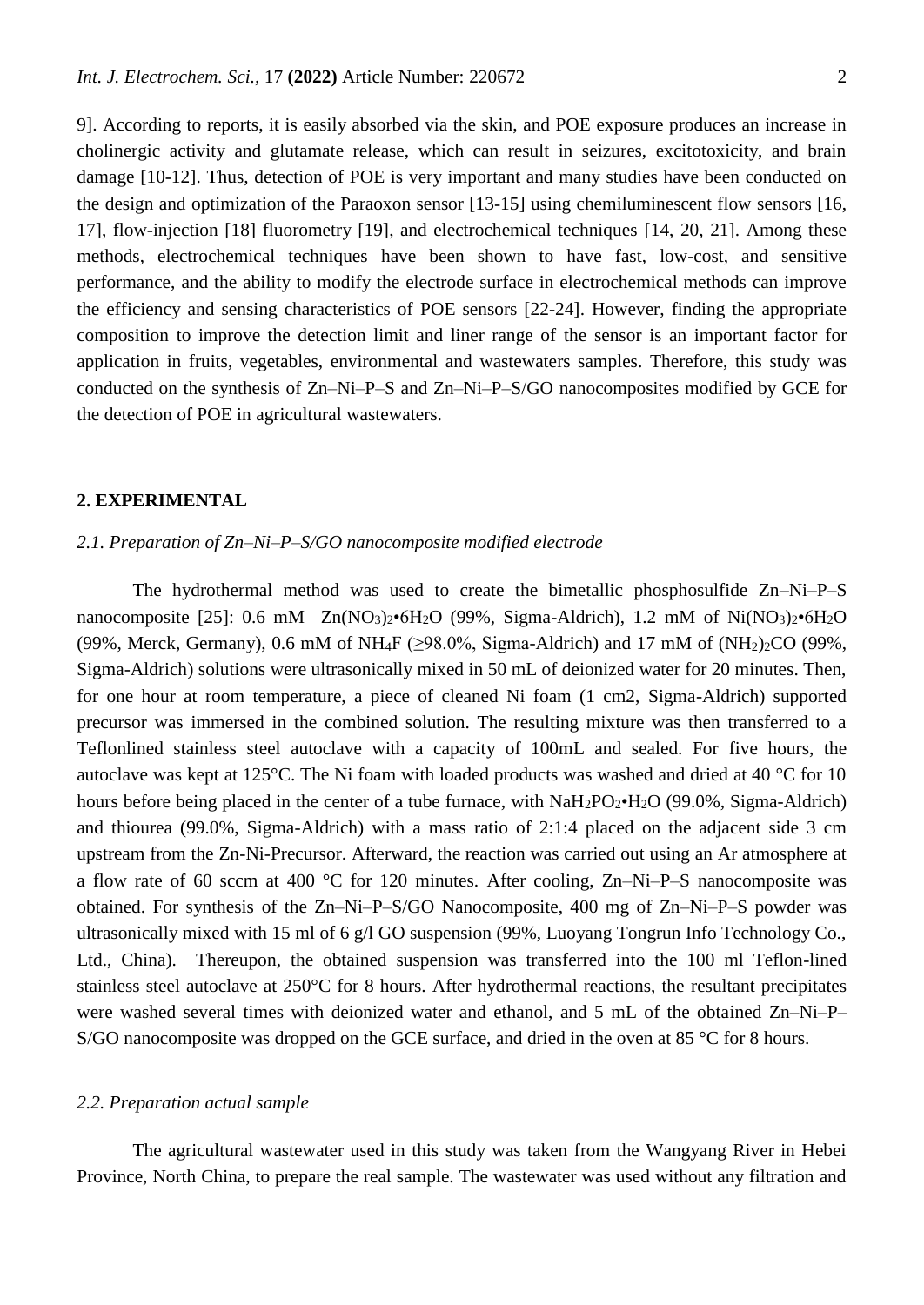was used to make 0.1 PBS (pH 7.4), which was then mixed in an equal volume ratio with 2M POE solution.

## *2.3. Characterization devices*

Scanning electron microscopy (SEM; JEOL FE 7000, JEOL, Tokyo, Japan) and X-ray diffraction (XRD; Rigaku, D/max-A Xray diffractometer, with Cu- radiation) were used to characterize the surface morphology and crystal structure of nanocomposites. Electrochemical properties of the modified electrode were investigated by DPV and amperometry techniques using potentiostat-galvanostat (PGSTAT model 204 equipped with a module FRA32 M, Metrohm Autolab, Utrecht, The Netherlands) in a conventional electrochemical cell which consisted of modified GCE as a working electrode, platinum plate as a counter, and Ag/AgCl as a reference electrode in 0.1 M phosphate buffer solution (PBS, Sigma-Aldrich) with pH 7.4.

#### **3. RESULTS AND DISCUSSION**

### *3.1. Studies of surface morphology and crystal structure*

SEM images of surface morphology Zn–Ni–P–S and Zn–Ni–P–S/GO nanocomposites modified GCE are shown in Figures 1a and 1b. Zn–Ni–P–S nanoparticles of spherical shape with an average diameter of 55 nm are scattered throughout the framework, as seen in the SEM picture of Zn– Ni–P–S.



**Figure 1.** SEM images of surface morphology (a) Zn–Ni–P–S and (b) Zn–Ni–P–S/GO nanocomposites modified GCE.

In Figure 1b, a considerable number of Zn–Ni–P–S nanoparticles are uniformly spread over GO nanosheets in a SEM picture of Zn–Ni–P–S/GO nanocomposite. A considerable amount of Zn– Ni–P–S in a spherical shape is uniformly distributed on the GO sheets, and the porous morphology and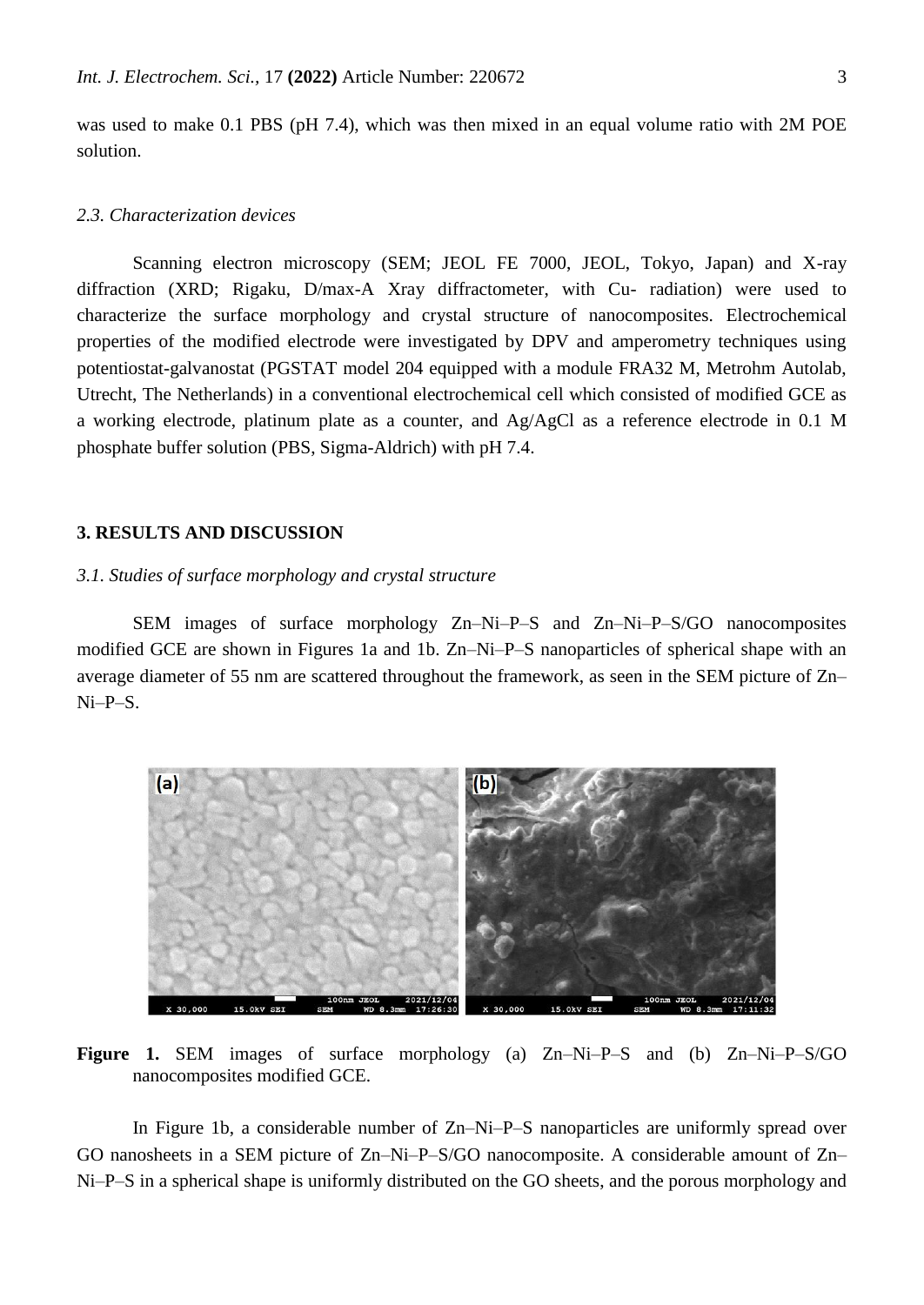increased effective surface area of Zn–Ni–P–S/GO nanocomposite modified GCE are achieved, which promote analyte absorption and electrode sensitivity. P and S, as well as transition metals, have been shown to interact in studies. P and S, as well as transition metals Zn and Ni, have been shown in studies to interact with the GO sheets via physisorption, electrostatic binding, or charge-transfer interactions [\[26-28\]](#page-9-5). The average diameter of Zn–Ni–P–S on GO sheets is also 55 nm.

The results of XRD analyses of powders of Zn–Ni–P–S and Zn–Ni–P–S/GO nanocomposites are shown in Figure 2. The XRD pattern of Zn–Ni–P–S shows two distinct diffraction peaks at 44.55° and 52.21°, which correspond to Ni diffraction planes (111) and (200) (JCPDS card no. 04-0850) [\[29-](#page-9-6) [31\]](#page-9-6), as well as a diffraction peak at 40.81°, which corresponds to Ni2P diffraction plane (111). (CPDS card no. 03-0953). Furthermore, the diffraction peaks at 21.51°, 31.16°, 37.91°, 50.22°, and 55.30° correspond to the Ni3S2 planes (010), (110), (111), (120), and (121). (CPDS card no. 85-1802) [\[32-](#page-9-7) [34\]](#page-9-7). The XRD pattern of Zn–Ni–P–S/GO nanocomposites demonstrates the additional diffraction peaks at 10.65°, corresponding to the diffraction plane of (001) of GO. Hence, the results of SEM and XRD analyses indicate the successful preparation of Zn–Ni–P–S/GO nanocomposites using the hydrothermal method.



**Figure 2.** XRD analyses of powders of (a) Zn–Ni–P–S and (b) Zn–Ni–P–S/GO nanocomposites.

#### *3.2. Electrochemical Studies*

Figure 3 shows the results of DPV studies of GCE, Zn–Ni–P–S/GCE, and Zn–Ni–P– S/GO/GCE in 0.1 M PBS (pH 7.4) in the absence and presence of 40  $\mu$ M POE at a scan rate of 30 mV/s in the absence and presence of 40 M POE. In the absence of 40 M POE, no redox peak can be seen on any of the electrodes. The DPV curves of GCE, Zn–Ni–P–S/GCE, and Zn–Ni–P–S/GO/GCE show an oxidation peak of POE at 0.42 V, 0.41 V, and 0.39 V, respectively, in the presence of 40 M POE. It is has been found that the electrochemical mechanism contains of four electrons and four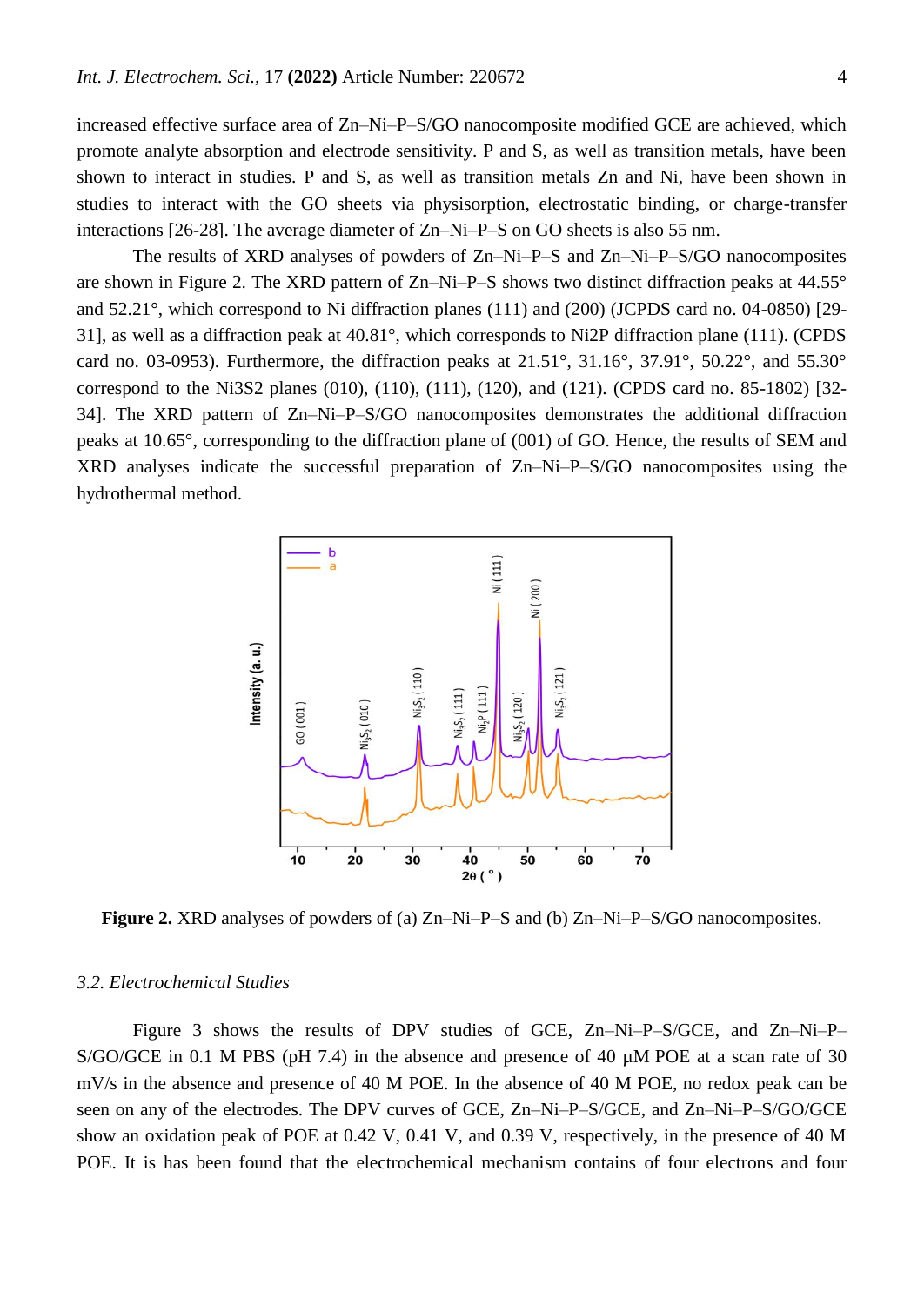protons and is accompanied by the reduction of the nitro-group (–NO2) to the hydroxylamine (– NHOH) group (equation 1, Figure 4), and a two-electron transfer process (equation 2, Figure 4) [\[20,](#page-9-1) [35,](#page-9-8) [36\]](#page-9-9).



**Figure 3**. Results of DPV analyses of (a) GCE, (b) Zn–Ni–P–S/GCE and (c) Zn–Ni–P–S/GO/GCE in 0.1 M PBS (pH 7.4) in absence (dashed line) and presence (solid line) of 40 µM POE at scan rate of 30mV/s.



**Figure 4.** Schematic image of the POE electrochemical mechanism.

The lower potential and higher current response to POE on the Zn–Ni–P–S/GO/GCE surface are associated with the larger specific surface area, higher porosity, and electrical conductivity of GO nanosheets and Zn–Ni bimetallic phosphosulfide nanocomposite, according to the anodic peak current of electrodes. Many oxygen-containing functional groups on GO provide various active sites for analyte molecule uptake [\[37-39\]](#page-9-10). Moreover, the morphology and chemical composition of Zn–Ni–P–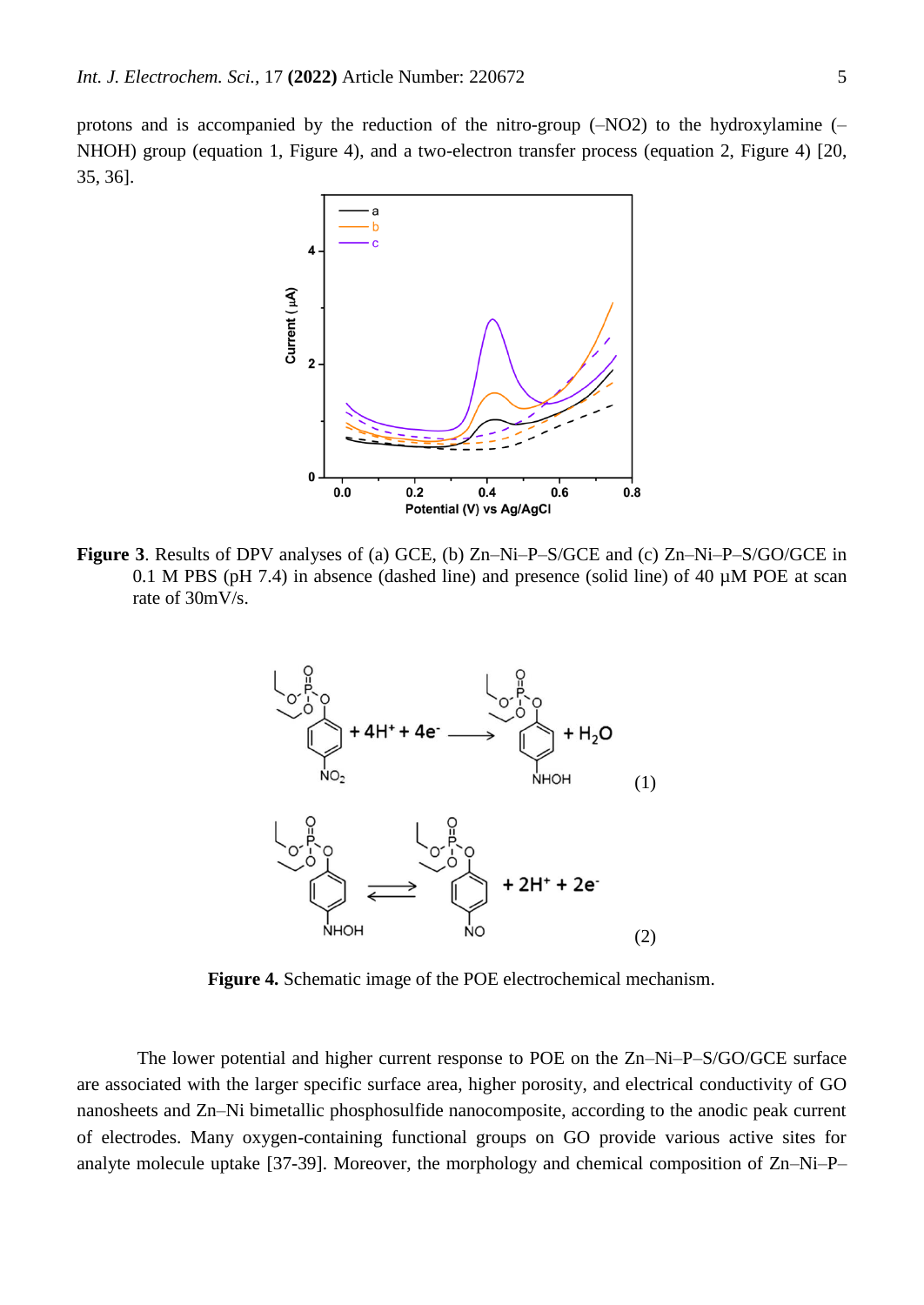S/GO/GCE such as  $\pi$ -conjugative structure show high adsorptive capacities adsorbing sensing layers that provide more charge carriers and ion transport pathways and can facilitate electron transfer in the sensing mechanism [\[40-42\]](#page-9-11). The resulted nanocomposite can act as a favorable electrochemical structure with sufficient channels for ions migration in electrochemical reactions [\[43,](#page-9-12) [44\]](#page-9-13). Therefore, the synergetic effect of Zn–Ni bimetallic phosphosulfide nanocomposite and GO nanosheets promotes the electrochemical response and decreases the electrochemical reaction potential.



**Figure 5.** Amperometric response and calibration graph of Zn–Ni–P–S/GO/GCE during the successive addition of POE at regular intervals of 40 s into 0.1 M PBS (pH 7.4) at potential of 0.39 V.

Figure 5 depicts the amperometric response and calibration graph of Zn–Ni–P–S/GO/GCE in 0.1 M PBS (pH 7.4) with the addition of POE at a potential of 0.39 V at regular intervals of 40 s. The electrocatalytic reaction of Zn–Ni–P–S/GO/GCE is shown to be quick following each addition of POE solution [\[45-47\]](#page-10-0). With a correlation coefficient of 0.99941, the electrocatalytic current increases linearly with increasing POE concentration in the range of 1 to 200 µM, as shown in Figure 5b. The linear relationship is achieved as [\[48,](#page-10-1) [49\]](#page-10-2):

 $I(\mu A) = 0.06369$  [POE]  $(\mu A/\mu M) + 0.04791$  (3)

Where [POE] is the POE concentration. The values of limit of detection (LOD) and sensitivity are estimated to be 35 nM and 0.06369μA/μM, respectively. Table 1 shows the comparison between the sensing performance of the POE sensor in this work and the other reported Paraoxon sensors in the literature, indicating a wide linear range response to the POE, and comparable or better performance of Zn–Ni–P–S/GO/GCE than the other reported Paraoxon sensors which can be attributed to excellent charge transfer kinetics, the great active sites on both basal and edge structural defects on GO sheets [\[50-53\]](#page-10-3). It demonstrates that the incorporation of high conductive Zn–Ni bimetallic phosphosulfide nanocomposite between GO nanosheets improves the electrocatalytic response. Bimetallic based nanoparticles provide a bridge effect between the GO and GCE surface and promote charge transfer rates [\[54-56\]](#page-10-4).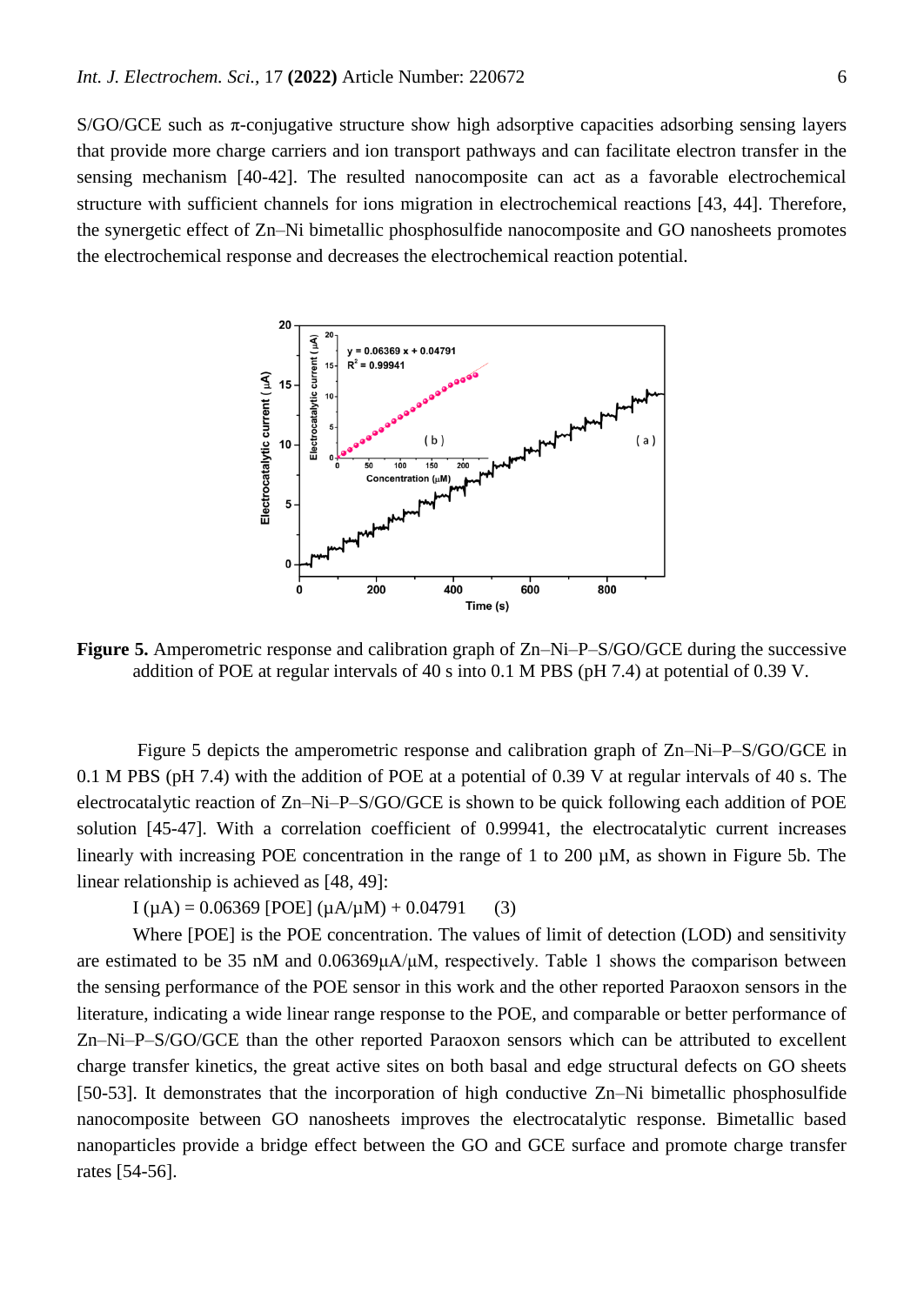| <b>Electrode</b>                             | <b>Technique</b> | <b>LOD</b> | <b>Linear range</b>        | Ref.        |
|----------------------------------------------|------------------|------------|----------------------------|-------------|
|                                              |                  | (nM)       | $(\mu M)$                  |             |
| $Zn-Ni-P-S/GO/GCE$                           | AMP              | 35         | $1 - 200$                  | <b>This</b> |
|                                              |                  |            |                            | work        |
| $BiVO4$ nano dendrites                       | <b>CV</b>        | 30         | $20 - 100$                 | [20]        |
| CdTe/ZnS QDs/GCE                             | <b>CV</b>        | 1.72       | $1.2\times10^{-4} - 0.061$ | $[57]$      |
| Nd-UiO-66@MWCNT                              | <b>DPV</b>       | 0.04       | $7\times10^{-4} - 0.1$     | $[58]$      |
| CeO <sub>2</sub> /GCE                        | <b>DPV</b>       | 60         | $0.1 - 100$                | [59]        |
| NiCo <sub>2</sub> O <sub>4</sub>             | <b>SWV</b>       | 80         |                            | [60]        |
| CuNCs@BSASWCNT                               | <b>SWV</b>       | 12.8       | $0.05 - 35$                | [61]        |
| $TiO2@do$ pamine @ serine/histamine/glutamic | <b>SWV</b>       | 200        | $0.5 - 100$                | [62]        |
| acid                                         |                  |            |                            |             |

**Table 1.** Comparison between sensing performance of POE sensor in this work and the other reported Paraoxon sensors in the literature.

AMP: Amperometry; CV: Cyclic Voltammetry; SWV: Square wave voltammetry

**Table 2.** Results of interference studies of Zn–Ni–P–S/GO/GCE to determination POE using amperometric experiments in 0.1 M PBS (pH 7.4) at potential of 0.39 V in presence of most commonly found compounds in real samples of vegetables and agricultural wastewaters.

| <b>Substance</b>               | Added $(\mu M)$ | Amperometric signal (µA) at | RSD(%)  |
|--------------------------------|-----------------|-----------------------------|---------|
|                                |                 | 0.39 <sub>V</sub>           |         |
| POE                            |                 | 0.0637                      | ±0.0022 |
| Malathion                      | 3               | 0.0062                      | ±0.0009 |
| Chlorfenvinphos                | 3               | 0.0041                      | ±0.0011 |
| Fensulfothion                  | 3               | 0.0031                      | ±0.0008 |
| Chlorpyrifos                   | 3               | 0.0041                      | ±0.0009 |
| Carbofuran                     | 3               | 0.0015                      | ±0.0004 |
| Uric acid                      | 3               | 0.0088                      | ±0.0008 |
| $Cr^{2+}$                      | 3               | 0.0089                      | ±0.0007 |
| $Cu2+$                         | 3               | 0.0026                      | ±0.0009 |
| $\rm K^+$                      | 3               | 0.0032                      | ±0.0007 |
| $\mathrm{Na}^+$                | 3               | 0.0024                      | ±0.0003 |
| $\overline{{\rm SO}_4{}^{2-}}$ | 3               | 0.0037                      | ±0.0007 |
| $\overline{\mathrm{Mn}^{2+}}$  | 3               | 0.0015                      | ±0.0003 |
| $Li2+$                         | 3               | 0.0029                      | ±0.0004 |
| $Pb^{2+}$                      | 3               | 0.0039                      | ±0.0005 |
| $Hg^{2+}$                      | 3               | 0.0028                      | ±0.0003 |
| $Ni2+$                         | 3               | 0.0053                      | ±0.0003 |
| $Fe2+$                         | 3               | 0.0057                      | ±0.0008 |
| $Cl^{-}$                       | 3               | 0.0065                      | ±0.0005 |

Table 2 shows the findings of interference studies of Zn–Ni–P–S/GO/GCE to determine POE using amperometric experiments in 0.1 M PBS (pH 7.4) at a potential of 0.39 V using amperometric measurements in 0.1 M PBS (pH 7.4) at a potential of 0.39 V. These tests included looking at the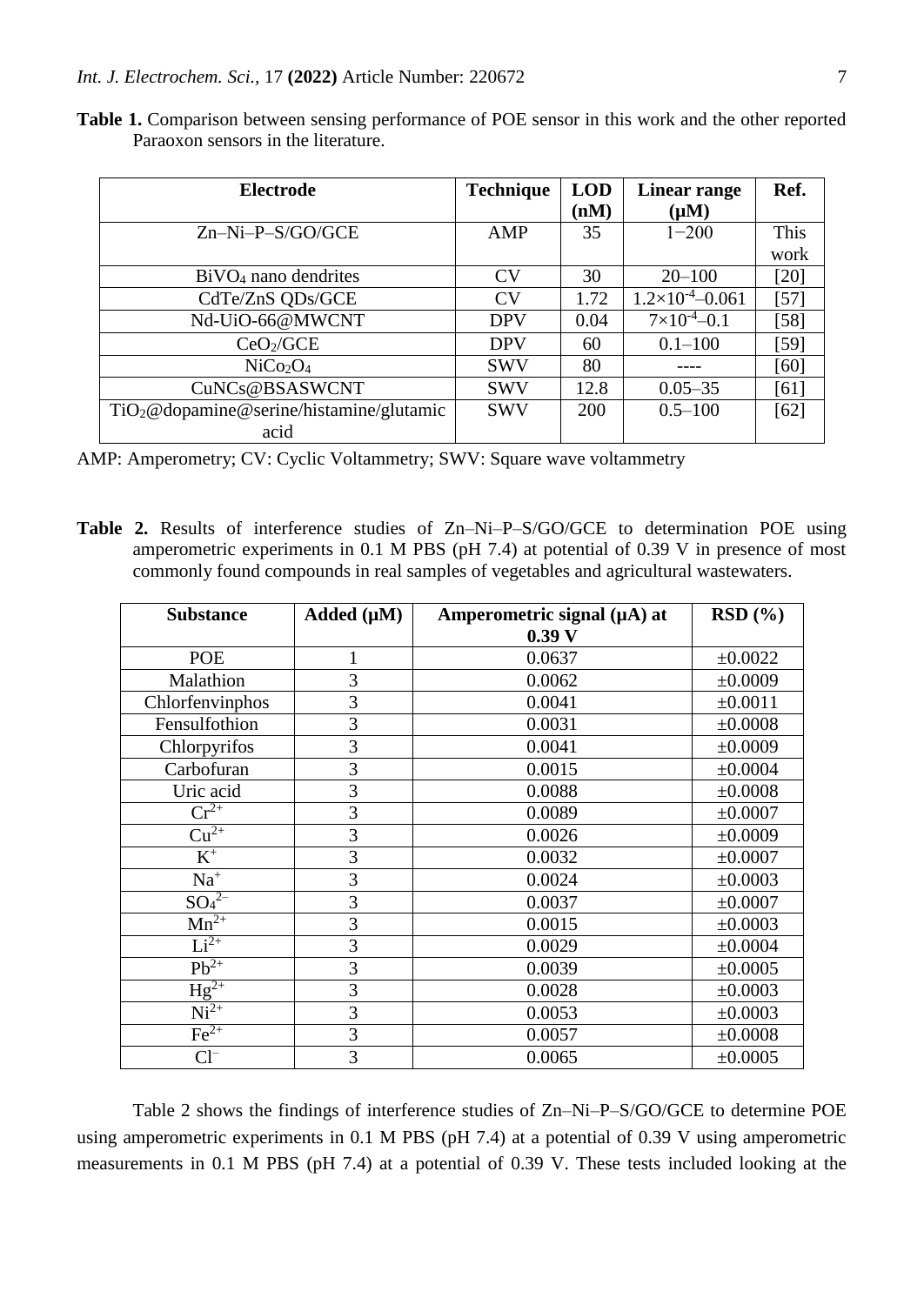suggested electrode's amperometric response for determining POE and the 3-fold of the most often observed chemicals in real samples of vegetables and agricultural wastewaters [\[59,](#page-10-7) [63\]](#page-10-11). Findings show that additional interference compounds have a minimal reaction, that the sensor's sensitivity to POE is significantly greater than that of the interfering species, and that addition interference compounds have a negligible response [\[64-66\]](#page-10-12). As a result, the compounds listed in Table 2 have no effect on POE determination, and the proposed electrode might be employed as a quick and precise POE sensor [\[67,](#page-10-13) [68\]](#page-10-14).

The practical application of Zn–Ni–P–S/GO/GCE to determine the POE pesticide in agricultural wastewaters was investigated. The concentrations of POE were estimated in a prepared real sample of agricultural wastewater using amperometric experiments in 0.1 M PBS (pH 7.4) at a potential of 0.39 V with the addition of POE solutions [\[69,](#page-10-15) [70\]](#page-10-16). The amperometric measurements and resultant calibration graph of a prepared genuine sample of agricultural wastewater are shown in Figure 6. As can be shown, the POE concentration in electrochemical cells of prepared sample in 0.1M PBS is 1.03 M, indicating a POE content of 0.03 M in genuine agricultural wastewater samples. Additionally, Table 3 shows that the obtained recovery (90.00 to 98.00%) and RSD (2.32 to 4.37%) values by the standard addition method, indicate good accuracy and high precision of the proposed method for determination of the POE in agricultural wastewaters [\[71,](#page-10-17) [72\]](#page-11-0).



**Figure 6.** Amperometric response and calibration graph of Zn–Ni–P–S/GO/GCE during the successive addition of POE at regular intervals of 40 s into the prepared 0.1 M PBS (pH 7.4) real samples of agricultural wastewater at potential of 0.39 V.

**Table 3.** The analytical findings of determination of POE in the agricultural wastewater sample.

| added $(\mu M)$ | Found $(\mu M)$ | Recovery $(\% )$ | RSD(%) |
|-----------------|-----------------|------------------|--------|
| $0.10\,$        | 0.09            | 90.00            | 2.32   |
| $0.20\,$        | 0.19            | 95.00            | 4.37   |
| 0.30            | 0.28            | 93.33            | 3.29   |
| 0.40            | 0.39            | 97.50            | 4.14   |
|                 | ).49            | 98.00            | 3 1 7  |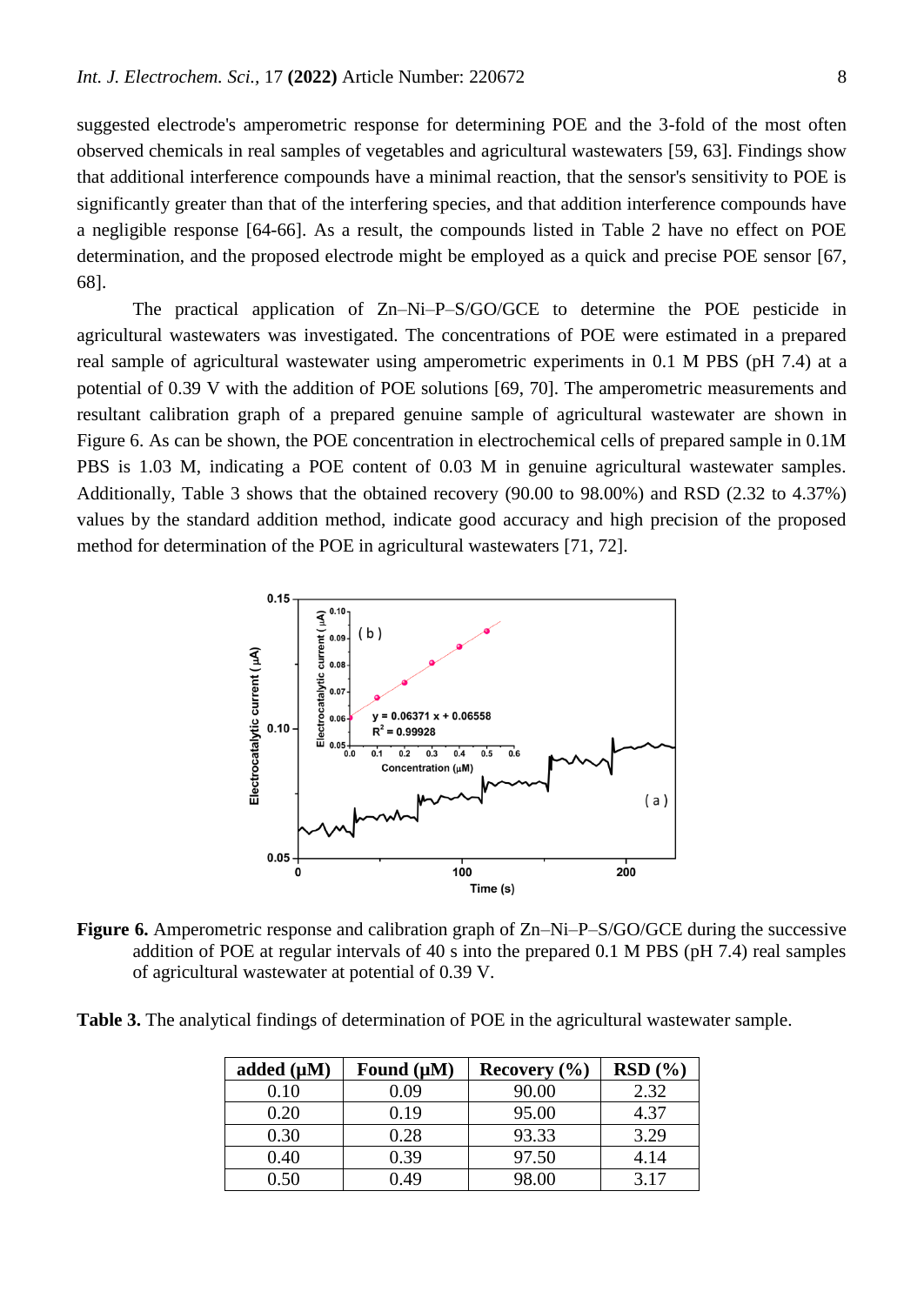## **4. CONCLUSION**

In conclusion, the fabrication of an electrochemical sensor based on (Zn–Ni–P–S/GO/GCE for the measurement of POE in agricultural wastewater was given in this study. The hydrothermal technique was used to make the Zn–Ni–P–S/GO nanocomposite. The structural results confirmed that the Zn–Ni–P–S/GO nanocomposites were successfully produced. Electrochemical investigations revealed that the limit of detection and sensitivity were calculated to be 35 nM and 0.06369 A/M, respectively, and that a wide linear range response to POE (1 to 200 M) was observed on the Zn–Ni– P–S/GO/GCE surface compared to other previously reported Paraoxon sensors. The proposed sensor was successfully used to determine the POE pesticide in an agricultural wastewater sample, and the results showed that the standard addition method obtained recovery (90.00 to 98.00 percent) and RSD (2.32 to 4.37 percent) values, indicating that the proposed method for determining the POE in agricultural wastewaters is accurate and precise.

## **References**

- <span id="page-8-0"></span>1. B. Gökçe, N. Sarıoğlu, N. Gençer and O. Arslan, *Journal of Biochemical and Molecular Toxicology*, 33 (2019) e22407.
- 2. H. Karimi-Maleh, C. Karaman, O. Karaman, F. Karimi, Y. Vasseghian, L. Fu, M. Baghayeri, J. Rouhi, P. Senthil Kumar and P.-L. Show, *Journal of Nanostructure in Chemistry*, (2022) 1.
- 3. T. Zhang, X. Wu, S.M. Shaheen, H. Abdelrahman, E.F. Ali, N.S. Bolan, Y.S. Ok, G. Li, D.C. Tsang and J. Rinklebe, *Journal of hazardous materials*, 425 (2022) 127906.
- <span id="page-8-1"></span>4. L. Jin, Z. Hao, Q. Zheng, H. Chen, L. Zhu, C. Wang, X. Liu and C. Lu, *Analytica Chimica Acta*, 1100 (2020) 215.
- 5. L. Zhang, Y. Xu, H. Liu, Y. Li, S. You, J. Zhao and J. Zhang, *Journal of Water Process Engineering*, 44 (2021) 102368.
- 6. J. Rouhi, S. Mahmud, S.D. Hutagalung and N. Naderi, *Electronics letters*, 48 (2012) 712.
- <span id="page-8-2"></span>7. P. Houzé, A. Hutin, M. Lejay and F.J. Baud, *Toxics*, 7 (2019) 23.
- 8. W. Liu, F. Huang, Y. Liao, J. Zhang, G. Ren, Z. Zhuang, J. Zhen, Z. Lin and C. Wang, *Angewandte Chemie*, 120 (2008) 5701.
- 9. L. He, C. Yang, J. Ding, M.-Y. Lu, C.-X. Chen, G.-Y. Wang, J.-Q. Jiang, L. Ding, G.-S. Liu and N.-Q. Ren, *Applied Catalysis B: Environmental*, 303 (2022) 120880.
- <span id="page-8-3"></span>10. K.L. Farizatto and B.A. Bahr, *European scientific journal*, 13 (2017) 29.
- 11. H. Karimi-Maleh, H. Beitollahi, P.S. Kumar, S. Tajik, P.M. Jahani, F. Karimi, C. Karaman, Y. Vasseghian, M. Baghayeri and J. Rouhi, *Food and Chemical Toxicology*, (2022) 112961.
- 12. Z. Zhang, Y. Lou, C. Guo, Q. Jia, Y. Song, J.-Y. Tian, S. Zhang, M. Wang, L. He and M. Du, *Trends in Food Science & Technology*, 118 (2021) 569.
- <span id="page-8-4"></span>13. X. Zhang, Y. Feng, J. Li, D. Ai, G. Xi and M. Zhao, *International Journal of Electrochemical Science*, 16 (2021)
- <span id="page-8-8"></span>14. G. Zhao, H. Wang and G. Liu, *International Journal of Electrochemical Science*, 10 (2015) 9790.
- 15. M. Pohanka, M. Hrabinova, J. Fusek, D. Hynek, V. Adam, J. Hubalek and R. Kizek, *International Journal of Electrochemical Science*, 7 (2012) 50.
- <span id="page-8-5"></span>16. A. Roda, P. Rauch, E. Ferri, S. Girotti, S. Ghini, G. Carrea and R. Bovara, *Analytica Chimica Acta*, 294 (1994) 35.
- <span id="page-8-6"></span>17. Y. Chu and T. Zhao, *Mathematical Inequalities & Applications*, 19 (2016) 589.
- <span id="page-8-7"></span>18. M. Leon-Gonzalez and A. Townshend, *Analytica Chimica Acta*, 236 (1990) 267.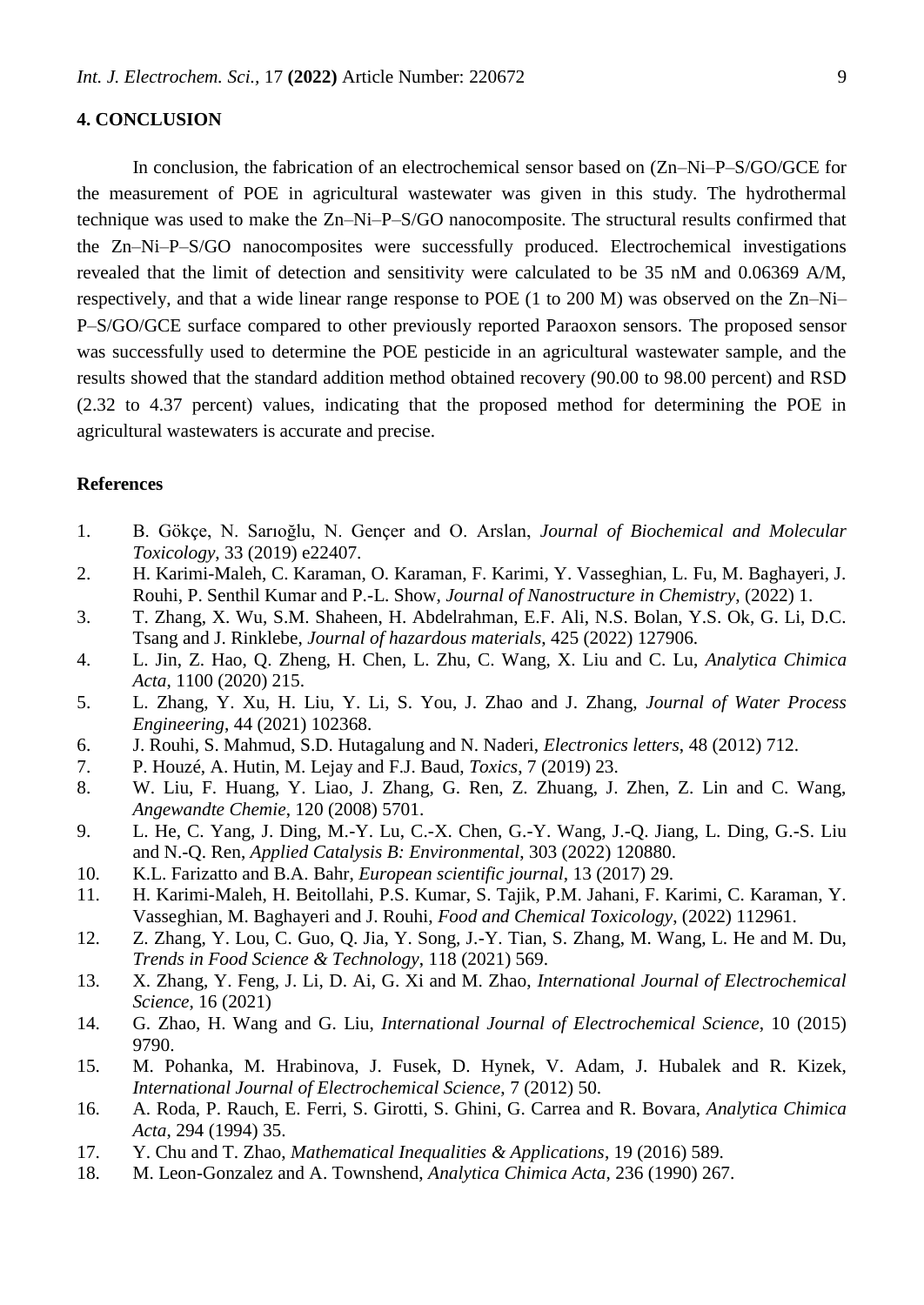- <span id="page-9-0"></span>19. N. Kamelipour, A. Mohsenifar, M. Tabatabaei, T. Rahmani-Cherati, K. Khoshnevisan, A. Allameh, M.M. Milani, S. Najavand and B. Etemadikia, *Microchimica Acta*, 181 (2014) 239.
- <span id="page-9-1"></span>20. P.K. Gopi, D.B. Ngo, S.-M. Chen, C.H. Ravikumar and W. Surareungchai, *Chemosphere*, 288 (2022) 132511.
- <span id="page-9-2"></span>21. C.-X. Chen, S.-S. Yang, J. Ding, G.-Y. Wang, L. Zhong, S.-Y. Zhao, Y.-N. Zang, J.-Q. Jiang, L. Ding and Y. Zhao, *Applied Catalysis B: Environmental*, 298 (2021) 120495.
- <span id="page-9-3"></span>22. Y. Luo, Y. Xie, H. Jiang, Y. Chen, L. Zhang, X. Sheng, D. Xie, H. Wu and Y. Mei, *Chemical Engineering Journal*, 420 (2021) 130466.
- 23. T.-H. Zhao, Z.-Y. He and Y.-M. Chu, *AIMS Mathematics*, 5 (2020) 6479.
- 24. K. Eswar, J. Rouhi, H. Husairi, M. Rusop and S. Abdullah, *Advances in Materials Science and Engineering*, 2014 (2014) 1.
- <span id="page-9-4"></span>25. X. Lei, S. Ge, Y. Tan, J. Li, Z. Wang, P. Liu, C. Feng and B. Xiang, *Journal of Materials Chemistry A*, 7 (2019) 24908.
- <span id="page-9-5"></span>26. A. Anouar, A. Grirrane, E. Álvarez, N. Katir, A. Primo, H. Garcia and A. El Kadib, *Materials Today Sustainability*, 18 (2022) 100109.
- 27. B. Zhu, K. Wang, W. Sun, Z. Fu, H. Ahmad, M. Fan and H. Gao, *Composites Science and Technology*, 218 (2022) 109209.
- 28. W. Liu, J. Li, J. Zheng, Y. Song, Z. Shi, Z. Lin and L. Chai, *Environmental Science & Technology*, 54 (2020) 11971.
- <span id="page-9-6"></span>29. A.R. Ridzuan, S. Ibrahim, S. Karman, M.S. Ab Karim, W.S.W.K. Zaman and C.C. Khuen, *International Journal of Electrochemical Science*, 16 (2021) 210557.
- 30. H. Karimi-Maleh, R. Darabi, M. Shabani-Nooshabadi, M. Baghayeri, F. Karimi, J. Rouhi, M. Alizadeh, O. Karaman, Y. Vasseghian and C. Karaman, *Food and Chemical Toxicology*, 162 (2022) 112907.
- 31. F. Husairi, J. Rouhi, K. Eswar, C.R. Ooi, M. Rusop and S. Abdullah, *Sensors and Actuators A: Physical*, 236 (2015) 11.
- <span id="page-9-7"></span>32. O.S. Onwuka, C.K. Ezugwu and S.I. Ifediegwu, *Geology, Ecology, and Landscapes*, 3 (2019) 65.
- 33. H.-H. Chu, T.-H. Zhao and Y.-M. Chu, *Mathematica Slovaca*, 70 (2020) 1097.
- 34. S.A. Iqbal, M.G. Hafez, Y.-M. Chu and C. Park, *Journal of Applied Analysis & Computation*, 12 (2022) 770.
- <span id="page-9-8"></span>35. D. Sharma and K.D. Yadav, *Malaysian Journal of Sustainable Agriculture (MJSA)*, 1 (2017) 15.
- <span id="page-9-9"></span>36. K.A. Zahidah, S. Kakooei, M. Kermanioryani, H. Mohebbi, M.C. Ismail and P.B. Raja, *International Journal of Engineering and Technology Innovation*, 7 (2017) 243.
- <span id="page-9-10"></span>37. Q. Wu, Y. Sun, P. Ma, D. Zhang, S. Li, X. Wang and D. Song, *Analytica Chimica Acta*, 913 (2016) 137.
- 38. M.-K. Wang, M.-Y. Hong, Y.-F. Xu, Z.-H. Shen and Y.-M. Chu, *Journal of Mathematical Inequalities*, 14 (2020) 1.
- 39. R. Mohamed, J. Rouhi, M.F. Malek and A.S. Ismail, *International Journal of Electrochemical Science*, 11 (2016) 2197.
- <span id="page-9-11"></span>40. H. Zhong, M. Wang, G. Chen, R. Dong and X. Feng, *ACS Nano*, 16 (2022) 1759.
- 41. Q. Dai, K. Shen, W. Deng, Y. Cai, J. Yan, J. Wu, L. Guo, R. Liu, X. Wang and W. Zhan, *Environmental Science & Technology*, 55 (2021) 4007.
- 42. Y.-M. Chu, B. Shankaralingappa, B. Gireesha, F. Alzahrani, M.I. Khan and S.U. Khan, *Applied Mathematics and Computation*, 419 (2022) 126883.
- <span id="page-9-12"></span>43. G. Wang, D. Huang, M. Cheng, S. Chen, G. Zhang, L. Lei, Y. Chen, L. Du, R. Li and Y. Liu, *Coordination Chemistry Reviews*, 460 (2022) 214467.
- <span id="page-9-13"></span>44. H. Maleh, M. Alizadeh, F. Karimi, M. Baghayeri, L. Fu, J. Rouhi, C. Karaman, O. Karaman and R. Boukherroub, *Chemosphere*, (2021) 132928.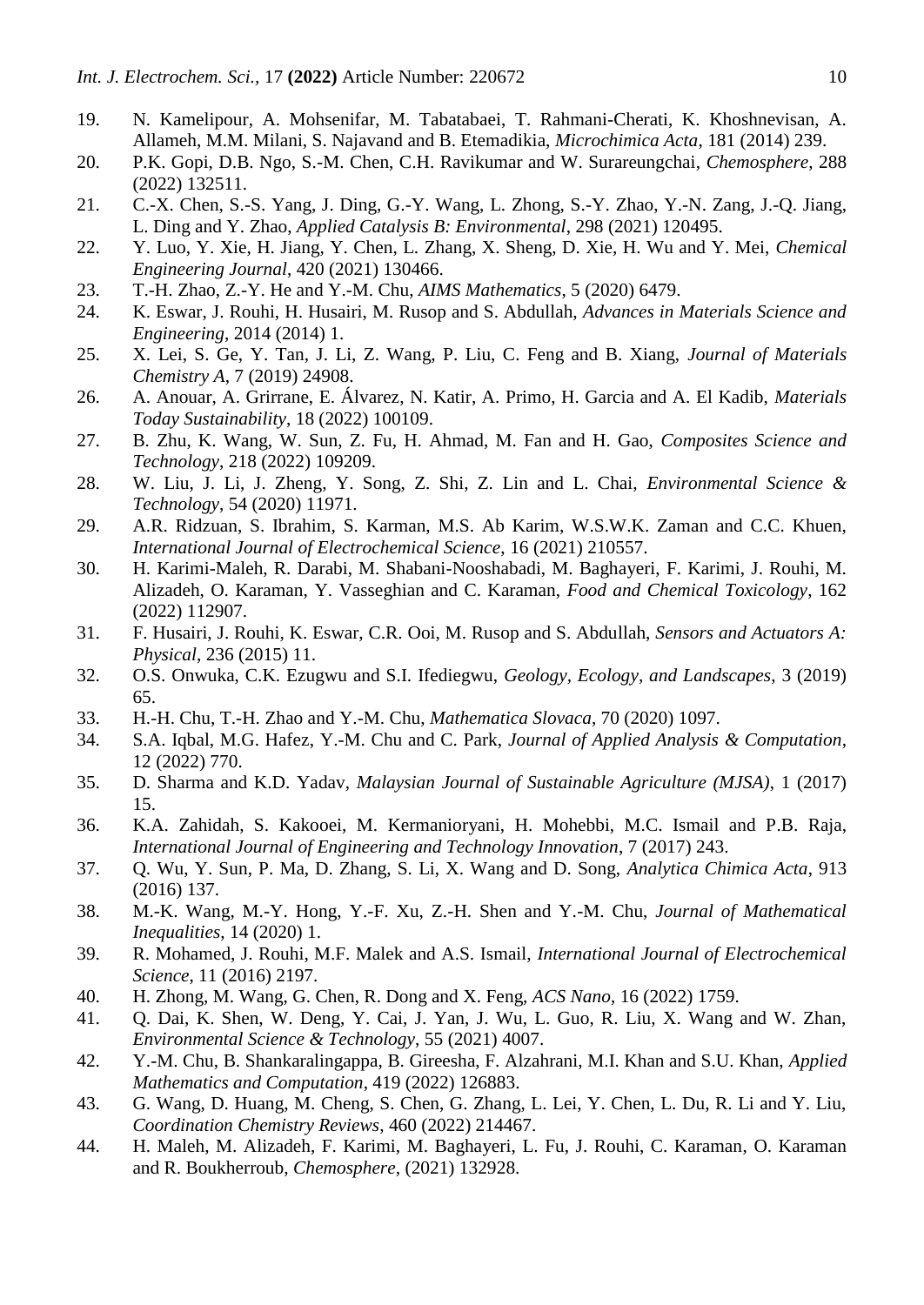- <span id="page-10-0"></span>45. C. Xin, L. Changhe, D. Wenfeng, C. Yun, M. Cong, X. Xuefeng, L. Bo, W. Dazhong, H.N. LI and Y. ZHANG, *Chinese Journal of Aeronautics*, (2021) 1.
- 46. F. Wang, M.N. Khan, I. Ahmad, H. Ahmad, H. Abu-Zinadah and Y.-M. Chu, *Fractals*, 30 (2022) 2240051.
- 47. J. Rouhi, S. Kakooei, S.M. Sadeghzadeh, O. Rouhi and R. Karimzadeh, *Journal of Solid State Electrochemistry*, 24 (2020) 1599.
- <span id="page-10-1"></span>48. T. Gao, C. Li, Y. Zhang, M. Yang, D. Jia, T. Jin, Y. Hou and R. Li, *Tribology International*, 131 (2019) 51.
- <span id="page-10-2"></span>49. T.-H. Zha, O. Castillo, H. Jahanshahi, A. Yusuf, M.O. Alassafi, F.E. Alsaadi and Y.-M. Chu, *Applied and Computational Mathematics*, 20 (2021)
- <span id="page-10-3"></span>50. S. Ren, R. Feng, S. Cheng, L. Huang, Q. Wang and Z. Zheng, *Microchemical Journal*, 175 (2022) 107129.
- 51. S. Guo, C. Li, Y. Zhang, Y. Wang, B. Li, M. Yang, X. Zhang and G. Liu, *Journal of Cleaner Production*, 140 (2017) 1060.
- 52. S. Rashid, S. Sultana, Y. Karaca, A. Khalid and Y.-M. Chu, *Fractals*, 30 (2022) 2240026.
- 53. N. Naderi, M. Hashim, J. Rouhi and H. Mahmodi, *Materials science in semiconductor processing*, 16 (2013) 542.
- <span id="page-10-4"></span>54. B. Shen, H. Huang, Y. Jiang, Y. Xue and H. He, *Electrochimica Acta*, 407 (2022) 139913.
- 55. M. Nazeer, F. Hussain, M.I. Khan, E.R. El-Zahar, Y.-M. Chu and M. Malik, *Applied Mathematics and Computation*, 420 (2022) 126868.
- 56. F. Jin, Z.-S. Qian, Y.-M. Chu and M. ur Rahman, *Journal of Applied Analysis & Computation*, 12 (2022) 790.
- <span id="page-10-5"></span>57. L. Dewangan, J. Korram, I. Karbhal, R. Nagwanshi, K.K. Ghosh, S. Pervez and M.L. Satnami, *Industrial & Engineering Chemistry Research*, 61 (2022) 3636.
- <span id="page-10-6"></span>58. H. Khoshsafar, N. Karimian, T.A. Nguyen, H. Fakhri, A. Khanmohammadi, A. Hajian and H. Bagheri, *Chemosphere*, 292 (2022) 133440.
- <span id="page-10-7"></span>59. Y. Sun, J. Wei, J. Zou, Z. Cheng, Z. Huang, L. Gu, Z. Zhong, S. Li, Y. Wang and P. Li, *Journal of Pharmaceutical Analysis*, 11 (2021) 653.
- <span id="page-10-8"></span>60. Y. Yang, S. Hao, X. Lei, J. Chen, G. Fang, J. Liu, S. Wang and X. He, *Journal of Hazardous Materials*, 428 (2022) 128262.
- <span id="page-10-9"></span>61. H. Bagheri, A. Afkhami, H. Khoshsafar, A. Hajian and A. Shahriyari, *Biosensors and Bioelectronics*, 89 (2017) 829.
- <span id="page-10-10"></span>62. L. Qiu, P. Lv, C. Zhao, X. Feng, G. Fang, J. Liu and S. Wang, *Sensors and actuators B: chemical*, 286 (2019) 386.
- <span id="page-10-11"></span>63. J. Kaur, D. Bandyopadhyay and P.K. Singh, *Journal of Molecular Liquids*, 347 (2022) 118258.
- <span id="page-10-12"></span>64. M. Yang, C. Li, Y. Zhang, D. Jia, R. Li, Y. Hou, H. Cao and J. Wang, *Ceramics International*, 45 (2019) 14908.
- 65. B. Li, C. Li, Y. Zhang, Y. Wang, D. Jia and M. Yang, *Chinese Journal of Aeronautics*, 29 (2016) 1084.
- 66. T.-H. Zhao, M.-K. Wang, G.-J. Hai and Y.-M. Chu, *Revista de la Real Academia de Ciencias Exactas, Físicas y Naturales. Serie A. Matemáticas*, 116 (2022) 1.
- <span id="page-10-13"></span>67. S.N. Hajiseyedazizi, M.E. Samei, J. Alzabut and Y.-m. Chu, *Open Mathematics*, 19 (2021) 1378.
- <span id="page-10-14"></span>68. J. Rouhi, S. Mahmud, S. Hutagalung and S. Kakooei, *Micro & Nano Letters*, 7 (2012) 325.
- <span id="page-10-15"></span>69. Y. Zhang, H.N. Li, C. Li, C. Huang, H.M. Ali, X. Xu, C. Mao, W. Ding, X. Cui and M. Yang, *Friction*, 10 (2022) 803.
- <span id="page-10-16"></span>70. M. Liu, C. Li, Y. Zhang, Q. An, M. Yang, T. Gao, C. Mao, B. Liu, H. Cao and X. Xu, *Frontiers of Mechanical Engineering*, 16 (2021) 649.
- <span id="page-10-17"></span>71. J. Zhang, C. Li, Y. Zhang, M. Yang, D. Jia, G. Liu, Y. Hou, R. Li, N. Zhang and Q. Wu, *Journal of Cleaner Production*, 193 (2018) 236.